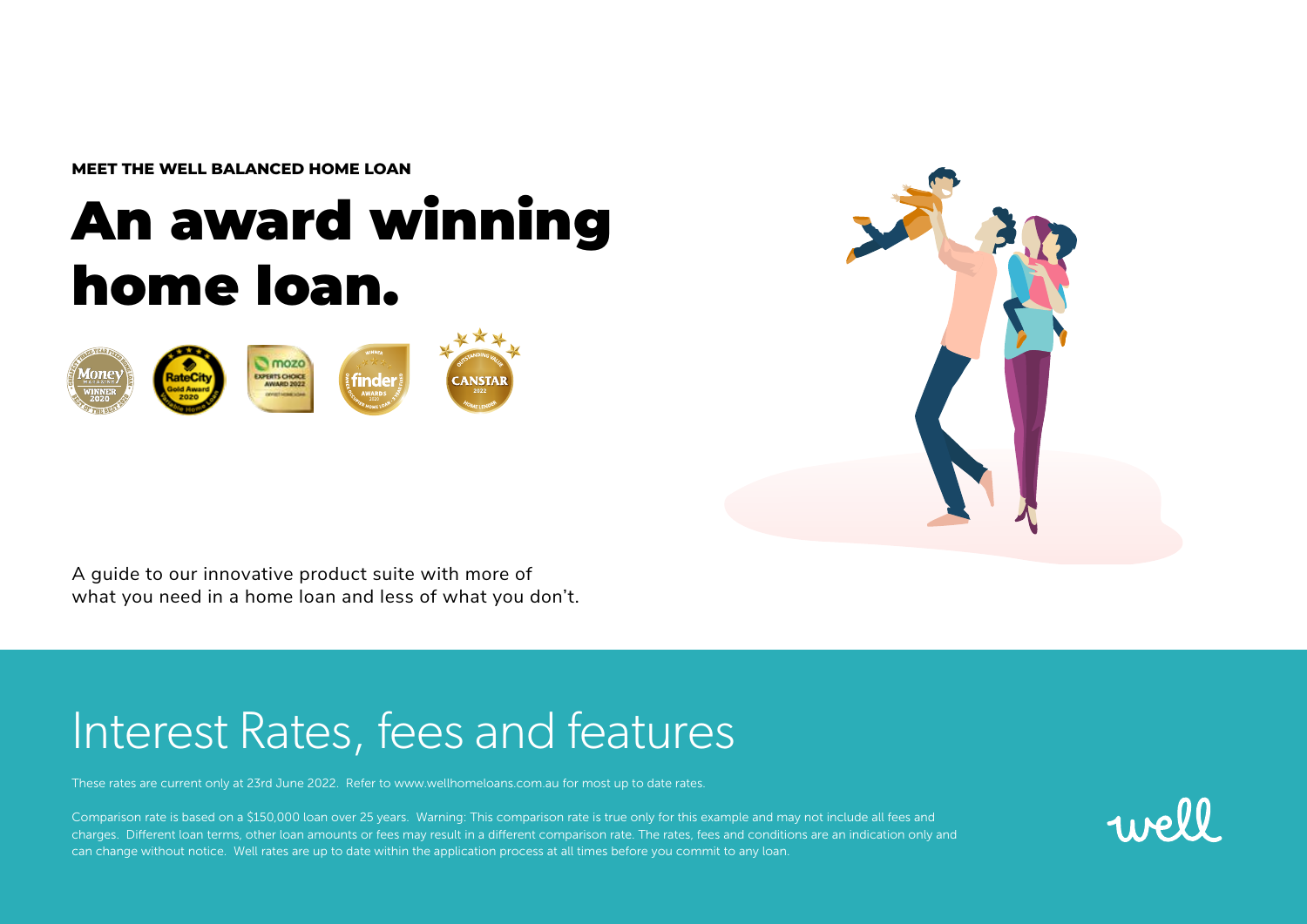

### Interest rates for **owner occupied home loans**

At Well, we don't need hundreds of products. We believe that simple products can suit most people. With the ability to custom build your product, you can be in charge for a change. No fancy marketing, no silly frills, just a great rate to help you own your home sooner.

| Product       | <b>Features</b>                                                                  | Fixed<br>term?           | Interest<br>Rate   | Comparison<br>Rate | Offset? | Redraw?      | Extra<br>repayment?                | <b>LVR</b> | Max Loan | <b>Special Notes</b>                                                                                                                                                                                                                                   |
|---------------|----------------------------------------------------------------------------------|--------------------------|--------------------|--------------------|---------|--------------|------------------------------------|------------|----------|--------------------------------------------------------------------------------------------------------------------------------------------------------------------------------------------------------------------------------------------------------|
| well Variable | • Low rate<br>• 100% Offset option<br>• Redraw<br>• Visa Debit<br>$\bullet$ BPay | $\overline{\phantom{a}}$ | 2.60%<br>per annum | 2.63%<br>per annum | $\odot$ | $\mathbb{C}$ | $\overset{\circ}{(\mathcal{C})}$   | Up to 80%  | \$2.00m  | Maximum loan and LVR may be different depending on the security location.<br>Offset accounts are available to choose from \$10 per month.<br>Maximum loan applies per security.                                                                        |
|               |                                                                                  | ٠                        | 3.27%<br>per annum | 3.30%<br>per annum | $\odot$ | $\odot$      | $\overset{\circ}{\mathbb{C}}$      | Up to 90%* | \$2.00m  | Maximum loan and LVR may be different depending on the security location.<br>Offset accounts are available to choose from \$10 per month.<br>Maximum loan applies per security.<br>*LMI Fees may apply and will be quoted at application.              |
| wellFixed     | • Certainty of payment<br>• Available 1-5 years<br>• 100% offset available!      | 1 year                   | 3.45%<br>per annum | 2.71%<br>per annum | ٩       | $\odot$      | $\left(\frac{\cdot}{\cdot}\right)$ | Up to 90%  | \$2.00m  | Additional repayments are only allowed up to an amount of \$20,000.<br>Maximum loan and LVR may be different depending on the security location.<br>Offset accounts are available to choose from \$10 per month.<br>Maximum loan applies per security. |
|               |                                                                                  | 2 years                  | 4.42%<br>per annum | 2.95%<br>per annum | $\odot$ | $\odot$      | $\left(\frac{\cdot}{\cdot}\right)$ | Up to 90%  | \$2.00m  |                                                                                                                                                                                                                                                        |
|               |                                                                                  | 3 years                  | 4.64%<br>per annum | 3.15%<br>per annum | $\odot$ | $\odot$      | $\odot$                            | Up to 90%  | \$2.00m  |                                                                                                                                                                                                                                                        |
|               |                                                                                  | 4 years                  | 4.98%<br>per annum | 3.42%<br>per annum | $\odot$ | $\odot$      | $\odot$                            | Up to 90%  | \$2.00m  |                                                                                                                                                                                                                                                        |
|               |                                                                                  | 5 years                  | 5.00%<br>per annum | 3.61%<br>per annum | $\odot$ | $\odot$      | $\odot$                            | Up to 90%  | \$2.00m  |                                                                                                                                                                                                                                                        |

 $\left(\begin{matrix}\odot\\ \odot\\ \odot\end{matrix}\right)$  Available to choose  $\left(\begin{matrix}\odot\\ \odot\\ \odot\end{matrix}\right)$  Available with conditions

#### And now for the disclaimer part...

• Interest Rates quoted are for Principal and Interest repayments only. Interest Only options are available on request and will be quoted at the time of choosing.

. All Well Money home loans are subject to credit criteria that must be passed. You will be assessed on a number of factors before being eligible for a Well Money home loan and this includes our checks to ensure that a pro

• Current rates are available on the Well Money website @ www.wellhomeloans.com.au and will be updated from time to time without notice.

• Fixed rates are quoted up to an LVR of 80% LVR with no offset. Interest rates are the same, but your Comparison Rate will be higher if your LVR is between 80%-90% or if you choose to have an offset account.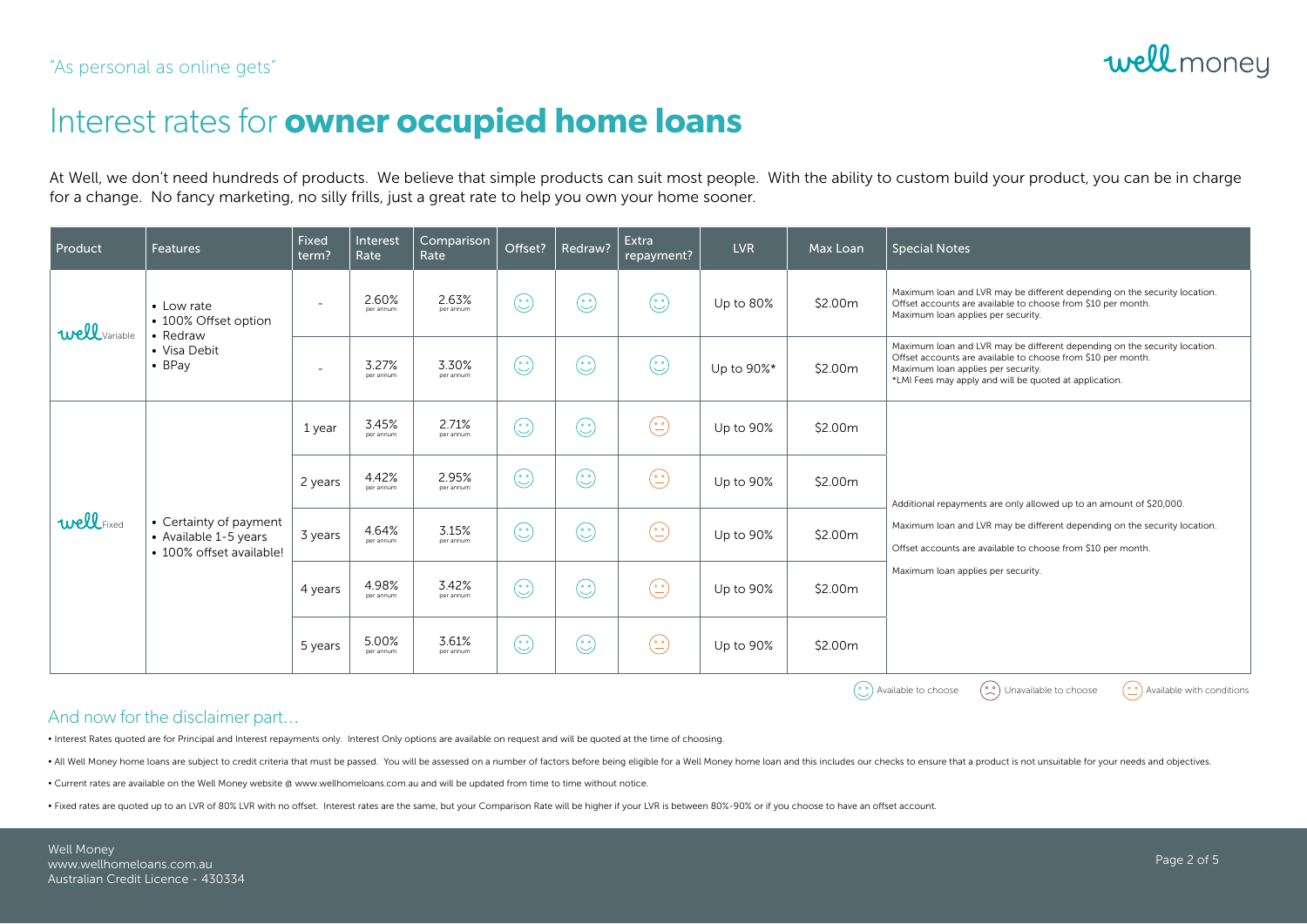

### Fees applied to our owner occupied home loans

At Well, we don't charge silly fees. You shouldn't have to pay for absolutely everything and there's some things that we just look after for you. Being transparent with our fees and charges is important to us. We hate getting "bill shock" as much as the next person. Not just great rates, but affordable fees and charges too.

| <b>Product</b>       | <b>Application Fee</b> | <b>Valuation Fee</b>                                                | <b>Settlement Fee</b>   | Solictor Doc. fee                              | Processing fee | Special notes                                                                                                                                                                                                                                                                                                                                                                                                                                                                                                                                                                                                                                                                                                            |
|----------------------|------------------------|---------------------------------------------------------------------|-------------------------|------------------------------------------------|----------------|--------------------------------------------------------------------------------------------------------------------------------------------------------------------------------------------------------------------------------------------------------------------------------------------------------------------------------------------------------------------------------------------------------------------------------------------------------------------------------------------------------------------------------------------------------------------------------------------------------------------------------------------------------------------------------------------------------------------------|
| <b>Well</b> Variable | \$250                  | Up to $$300$ free<br>Conditions apply, see<br>disclaimers at bottom | \$250<br>Currently: \$0 | from $$385^{\circ}$<br>Refer to Special notes. | \$150          | * Valuation fee for properties less than \$1m. Over \$1m will be quoted to you before payment.<br>^ Solictor Doc Fee may be more depending on your chosen structure. This doesn't include<br>title searches and government charges. Legal fees are quoted as "unascertainable", however<br>we've provided a reasonable estimate of the minimum that you could pay.<br>* Government fees and charges apply in addition to these fees where applicable (eq Stamp<br>Duty, Registations, PEXA or Discharge of Mortgages)<br>*Discharge fee of \$300 applies if you payout your loan.                                                                                                                                        |
| well Fixed           | \$250                  | Up to $$300$ free<br>Conditions apply, see<br>disclaimers           | \$250<br>Currently: \$0 | from $$385^{\circ}$<br>Refer to Special notes. | \$150          | * Valuation fee for properties less than \$1m. Over \$1m will be quoted to you before payment.<br>^ Solictor Doc Fee may be more depending on your chosen structure. This doesn't include<br>title searches and government charges. Legal fees are quoted as "unascertainable", however<br>we've provided a reasonable estimate of the minimum that you could pay.<br>* Government fees and charges apply in addition to these fees where applicable (eq Stamp<br>Duty, Registations, PEXA or Discharge of Mortgages)<br>*Break fees may also apply if you decide to discharge your fixed rate home loan earlier. This<br>is outlined in your loan contract.<br>*Discharge fee of \$300 applies if you payout your loan. |

### Simple, easy home loans. That's what we do.

#### And now for the disclaimer part...

• Interest Rates quoted are for Principal and Interest repayments only. Interest Only options are available on request and will be quoted at the time of choosing.

. All Well Money home loans are subject to credit criteria that must be passed. You will be assessed on a number of factors before being eligible for a Well Money home loan and this includes our checks to ensure that a pro

• Current rates are available on the Well Money website @ www.wellhomeloans.com.au and will be updated from time to time without notice.

• Well Money will pay up to \$300, any valuation fees over this amount are payable by the borrower(s).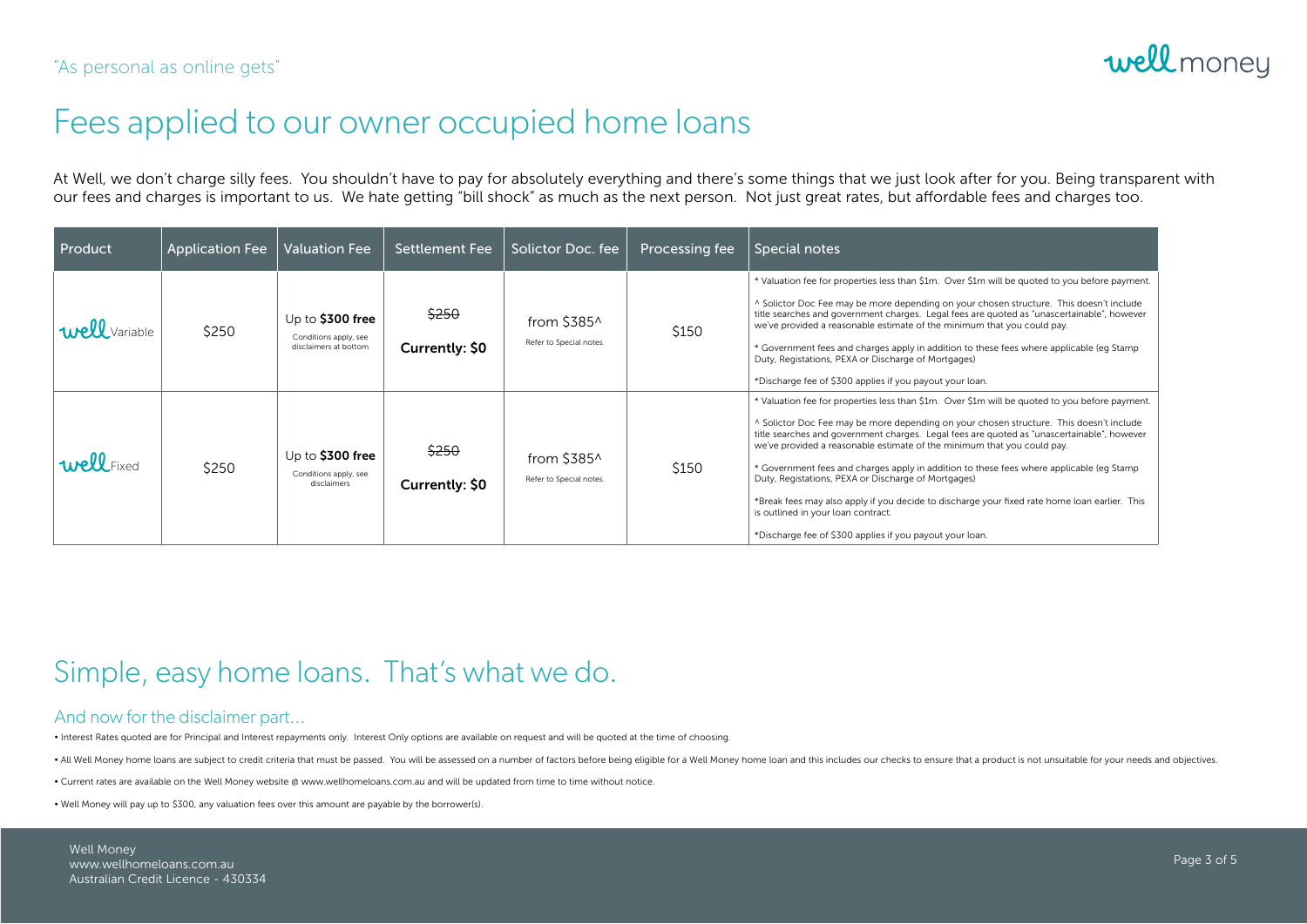### Interest rates for **Investor home loans**

At Well, we don't need hundreds of products. We believe that simple products can suit most people. With the ability to custom build your product, you can be in charge for a change. No fancy marketing, no silly frills, just a great rate to help you own your home sooner.

| Product                                                                                                                           | <b>Features</b>                                                                  | Fixed<br>term? | Interest<br>Rate   | Comparison<br>Rate | 100%<br>Offset? | Redraw? | Extra<br>repayment?                                                             | <b>LVR</b> | Max Loan | <b>Special Notes</b>                                                                                                                                                                                                                                                                                                   |
|-----------------------------------------------------------------------------------------------------------------------------------|----------------------------------------------------------------------------------|----------------|--------------------|--------------------|-----------------|---------|---------------------------------------------------------------------------------|------------|----------|------------------------------------------------------------------------------------------------------------------------------------------------------------------------------------------------------------------------------------------------------------------------------------------------------------------------|
| <b>Well</b> Variable                                                                                                              | • Low rate<br>• 100% Offset option<br>• Redraw<br>• Visa Debit<br>$\bullet$ BPay | ۰              | 2.92%<br>per annum | 2.95%<br>per annum | $\odot$         | $\odot$ | $\overset{\circ}{(\mathcal{C})}$                                                | Up to 80%  | \$2.00m  | Maximum loan and LVR may be different depending on the security location.<br>Offset accounts are available to choose from \$10 per month.<br>Maximum loan applies per security.                                                                                                                                        |
|                                                                                                                                   |                                                                                  | ٠              | 3.62%<br>per annum | 3.65%<br>per annum | $\odot$         | $\odot$ | $\overset{\circ}{(\mathcal{C})}$                                                | Up to 90%* | \$2.00m  | Maximum loan and LVR may be different depending on the security location.<br>Offset accounts are available to choose from \$10 per month.<br>Maximum loan applies per security.<br>*LMI Fees may apply and will be quoted at application.                                                                              |
|                                                                                                                                   | Interest only option<br>(Variable, 1-5 year available)                           | ÷              | 3.24%<br>per annum | 2.98%<br>per annum | $\odot$         | $\odot$ | $\overset{\circ}{(\mathcal{C})}$                                                | Up to 80%  | \$2.00m  | Interest only periods are available between 1-5 years.<br>Rate shown applies to all Interest only periods (ie 1, 2, 3, 4 and 5 year options)                                                                                                                                                                           |
| wellFixed                                                                                                                         | • Certainty of payment<br>• Available 1-5 years<br>• 100% offset available!      | 1 year         | 3.62%<br>per annum | 3.02%<br>per annum | $\odot$         | $\odot$ | $\left(\frac{\cdot}{\cdot}\right)$                                              | Up to 90%  | \$2.00m  | Extra repayments are only allowed up to an amount of \$20,000.<br>Maximum loan and LVR may be different depending on the security location.<br>Offset accounts are available to choose from \$10 per month.<br>Maximum loan applies per security.<br>LMI Fees may apply over 80% LVR and will be quoted at application |
|                                                                                                                                   |                                                                                  | 2 years        | 4.48%<br>per annum | 3.23%<br>per annum | $\odot$         | $\odot$ | $\odot$                                                                         | Up to 90%  | \$2.00m  |                                                                                                                                                                                                                                                                                                                        |
|                                                                                                                                   |                                                                                  | 3 years        | 4.86%<br>per annum | 3.45%<br>per annum | $\odot$         | $\odot$ | $\left(\begin{smallmatrix}\bullet & \bullet \ \bullet \end{smallmatrix}\right)$ | Up to 90%  | \$2.00m  |                                                                                                                                                                                                                                                                                                                        |
|                                                                                                                                   |                                                                                  | 5 years        | 5.20%<br>per annum | 3.88%<br>per annum | $\odot$         | $\odot$ | $\hat{\mathbb{C}}$                                                              | Up to 90%  | \$2.00m  |                                                                                                                                                                                                                                                                                                                        |
| $\binom{0.0}{0}$ Unavailable to choose<br>$\left(\frac{\circ}{\cdot}\right)$ Available with conditions<br>(°) Available to choose |                                                                                  |                |                    |                    |                 |         |                                                                                 |            |          |                                                                                                                                                                                                                                                                                                                        |

#### And now for the disclaimer part...

• Interest Rates quoted are for Principal and Interest repayments only. Interest Only options are available on request and will be quoted at the time of choosing.

. All Well Money home loans are subject to credit criteria that must be passed. You will be assessed on a number of factors before being eligible for a Well Home Loan and this includes our checks to ensure that a product i

• Current rates are available on the Well Money website @ www.wellhomeloans.com.au and will be updated from time to time without notice.

• Fixed rates are quoted up to an LVR of 80% LVR with no offset. Interest rates are the same, but your Comparison Rate will be higher if your LVR is between 80%-90% or if you choose to have an offset account.